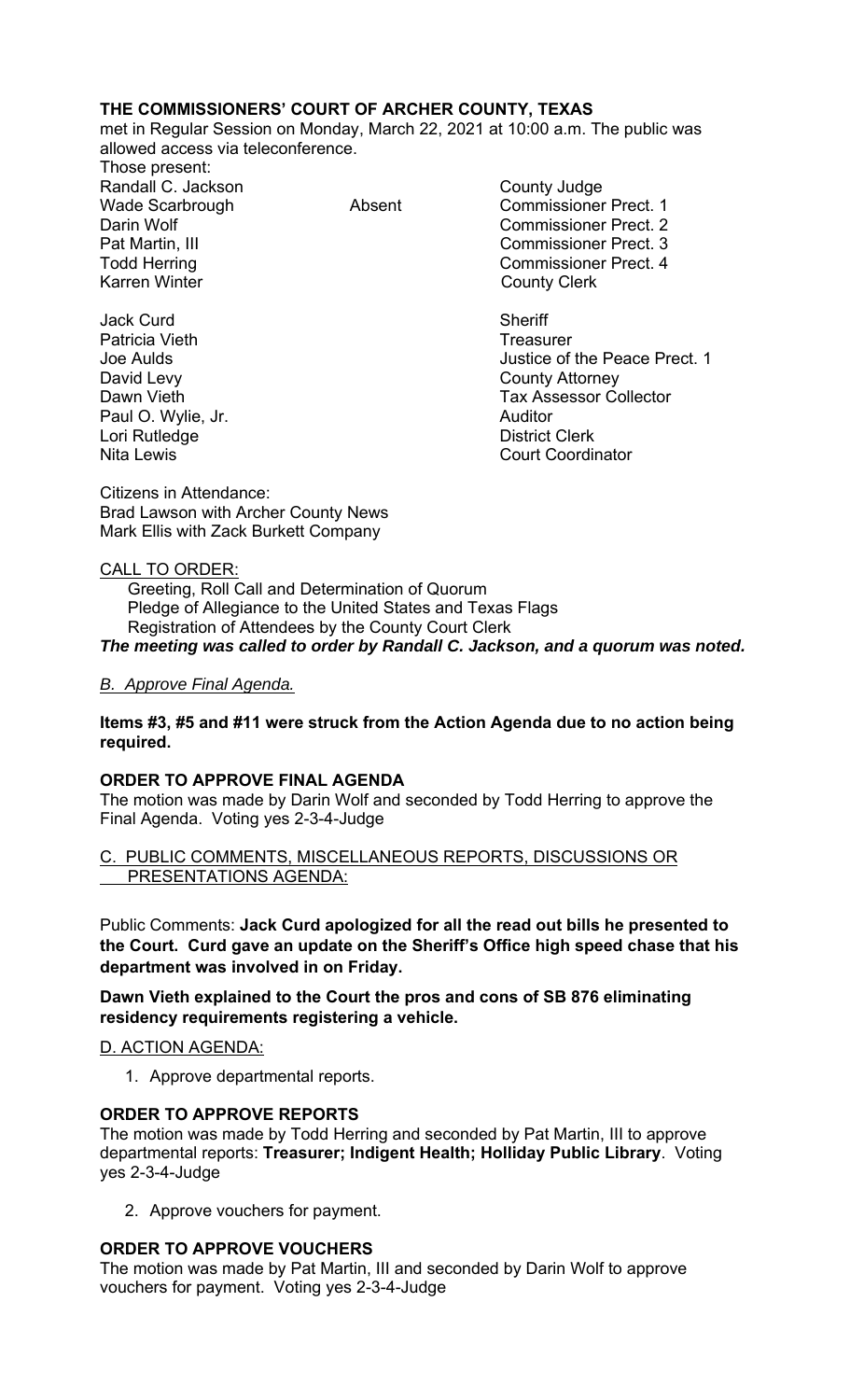- 3. Approve line item transfers. **Removed.**
- 4. Approve Education Certificates.

### **ORDER APPROVING CERTIFICATES**

The motion was made by Darin Wolf and seconded by Pat Martin, III to approve education certificates: **Randall C. Jackson; Pat Martin, III; Todd Herring; Patricia Vieth; David Levy.** Voting yes 2-3-4-Judge

- 5. Approve Publisher's Certificates. **Removed.**
- 6. Consider and/or approve a Resolution regarding the Road Grant Documents. Patricia Vieth discussed resolution.

### **ORDER APPROVING RESOLUTION**

The motion was made by Randall C. Jackson and seconded by Todd Herring to approve resolution regarding Road Grant Documents. Voting yes 2-3-4-Judge

7. Open Bids for the purchase of Fuel & Oil.

### **Open bids**

Haigood & Campbell LLC Unleaded Gasoline \$0.18 over rack price Red Diesel  $$0.18$  over rack price

Clear Diesel \$0.18 over rack price

Windthorst Fuel & Supply, LLC

|                   | Unleaded Gasoline \$0.15 over rack price |
|-------------------|------------------------------------------|
| <b>Red Diesel</b> | \$0.15 over rack price                   |
| Clear Diesel      | \$0.15 over rack price                   |

Kelley Propane and Fuels

Unleaded Gasoline \$0.15 over rack price Red Diesel \$0.15 over rack price Clear Diesel \$0.15 over rack price

8. Award Bid for the purchase of Fuel & Oil.

#### **ORDER ACCEPTING BID**

The motion was made by Pat Martin, III and seconded by Darin Wolf to accept the bid of Windthorst Fuel & Supply as primary supplier and Haigood & Campbell and Kelly Propane as secondary supplier for the purchase of fuel & oil. Bids are valid from May 1, 2021 to April 30, 2022. Voting yes 2-3-4-Judge

9. Open Bids for the purchase of Road Base Material.

## **Open bids**

| Sustainable Pavement Technologies - SPT |             |  |  |
|-----------------------------------------|-------------|--|--|
| <b>Recycled Asphalt Shingles</b>        |             |  |  |
| FOB SPT's Fort Worth yard               | \$18.00 ton |  |  |
| Delivered to Archer County              | \$48.00 ton |  |  |

#### **Super reclaimed Asphalt Materials**

| FOB SPT's Fort Worth yard  | \$23.00 ton |
|----------------------------|-------------|
| Delivered to Archer County | \$53.00 ton |

#### **Type D Green Oil Sand Mix**

| FOB SPT's Fort Worth yard  | \$50.00 ton |
|----------------------------|-------------|
| Delivered to Archer County | \$80.00 ton |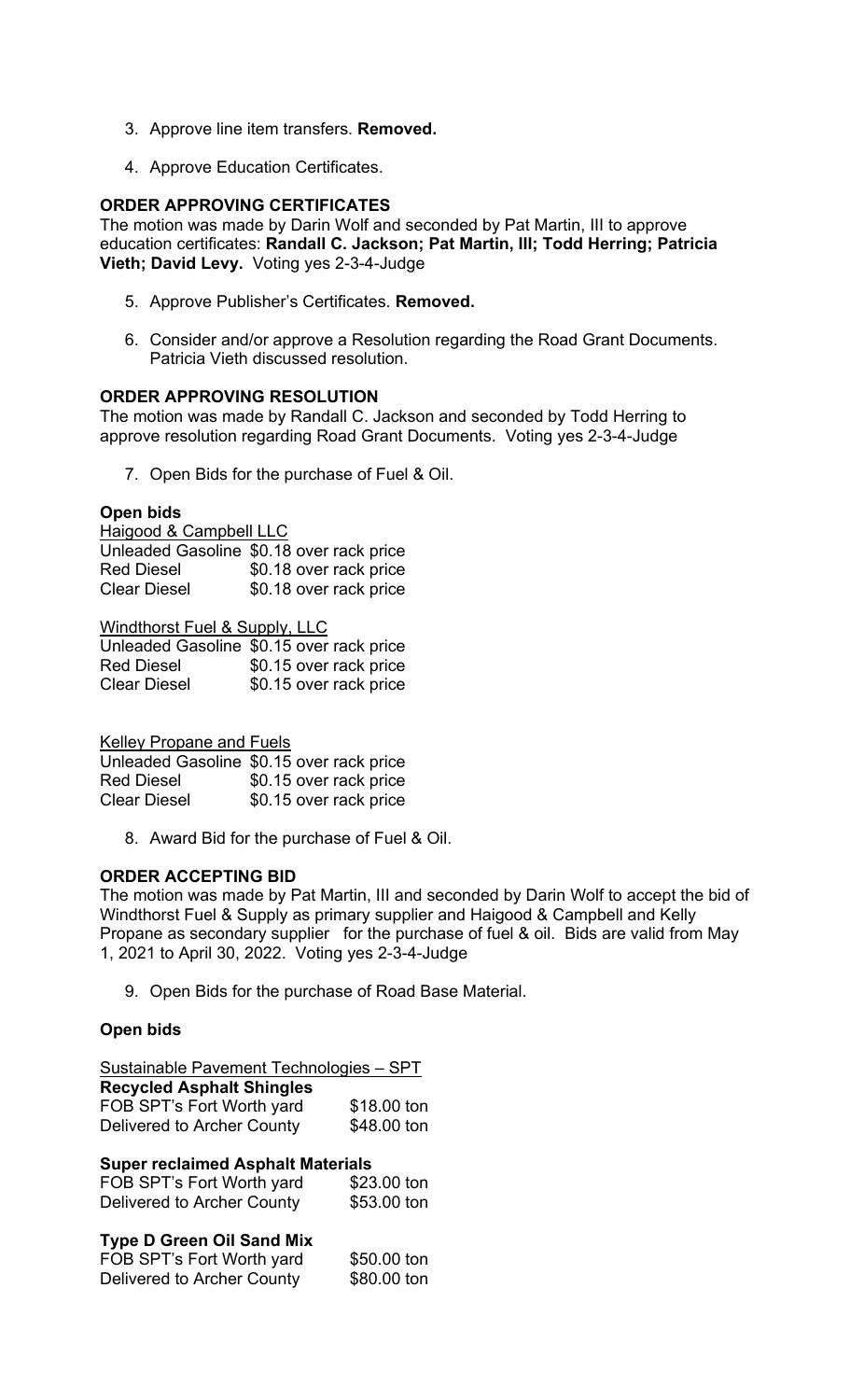| <b>Big City Crushed Concrete</b> |                |
|----------------------------------|----------------|
| Flex Base or Crushed Asphalt     | \$9.50 ton     |
|                                  |                |
| Zack Burkett Company             |                |
| <b>Product</b>                   | <b>Any Pit</b> |
| Type B Gr-3 or Gr-4              | \$22.00        |
| <b>Driveway Material</b>         | \$8.50         |
| Oversize                         | \$9.00         |
| 11/2" Base                       | \$7.00         |
| 1" Base                          | \$7.75         |
| <b>TX DOT Base</b>               | \$8.25         |
|                                  |                |
| <b>Product</b>                   | FOB Plant #2   |
| ASPPM Cold Patch                 | \$95.00        |
| Hot Mix                          | \$62.50        |
| PB GR-3 or GR-4                  | \$42.00        |
| Cold Mix                         | \$67.50        |
|                                  |                |

10. Award Bid for the purchase of Road Base Material.

# **ORDER ACCEPTING BID**

The motion was made by Darin Wolf and seconded by Todd Herring to accept the bid of Zack Burkett Company as primary supplier and Sustainable Pavement Technologies (SPT) and Big City Crushed Concrete as secondary suppliers for the purchase of road base material. Bids are valid from May 1, 2021 to April 30, 2022. Voting yes 2-3-4- Judge

- 11. Discuss and/or take action on improvements/changes to Maag Road. **Removed.**
- **12.** Discuss and/or take action on maintenance issues at the Activity Building in Holliday. **Todd Herring discussed maintenance issues with the Holliday Activity Building; foam seal roof, back patio holding water and painting the building. Herring was seeking bids on some of the projects needing to be taken care of to have an estimate to bring back to the Court. No action taken.**
- **13.** Discuss and/or take action to accept items donated by the Holliday Senior Citizen Group for the Archer County Activity Building in Holliday, Texas. **Todd Herring discussed getting a list of items that are donated verses County owned in the Holliday Activity Building. Herring reported that Bill Lee is the President of the Holliday Senior Citizens Group, and they are meeting to discuss items that would be donated to the County. Herring wants David Levy to prepare a contract for the items donated. No action taken.**
- 14. Discuss and/or take action on financial support for the Holliday Senior Citizen Service Center. (Tabled item from March 8, 2021 agenda)

#### **ORDER TO TABLE APPROVING SUPPORT**

The motion was made by Todd Herring and seconded by Darin Wolf to table approving financial support for the Holliday Senior Citizen Service Center. Voting yes 2-3-4-Judge

15. Discuss and/or take action on an Interlocal Agreement concerning Magistrate Duties for Baylor County and/or other out of county inmates. Joe Aulds discussed process of magistrating Baylor County inmates. Aulds would like for Baylor County Judges to magistrate their inmates if at all possible. Randall C. Jackson wanted to table this item until he has a chance to visit with the Baylor County Judge.

### **ORDER TO TABLE APPROVING AGREEMENT**

The motion was made by Randall C. Jackson and seconded by Pat Martin, III to table approving Interlocal Agreement with Baylor County. Voting yes 2-3-4-Judge